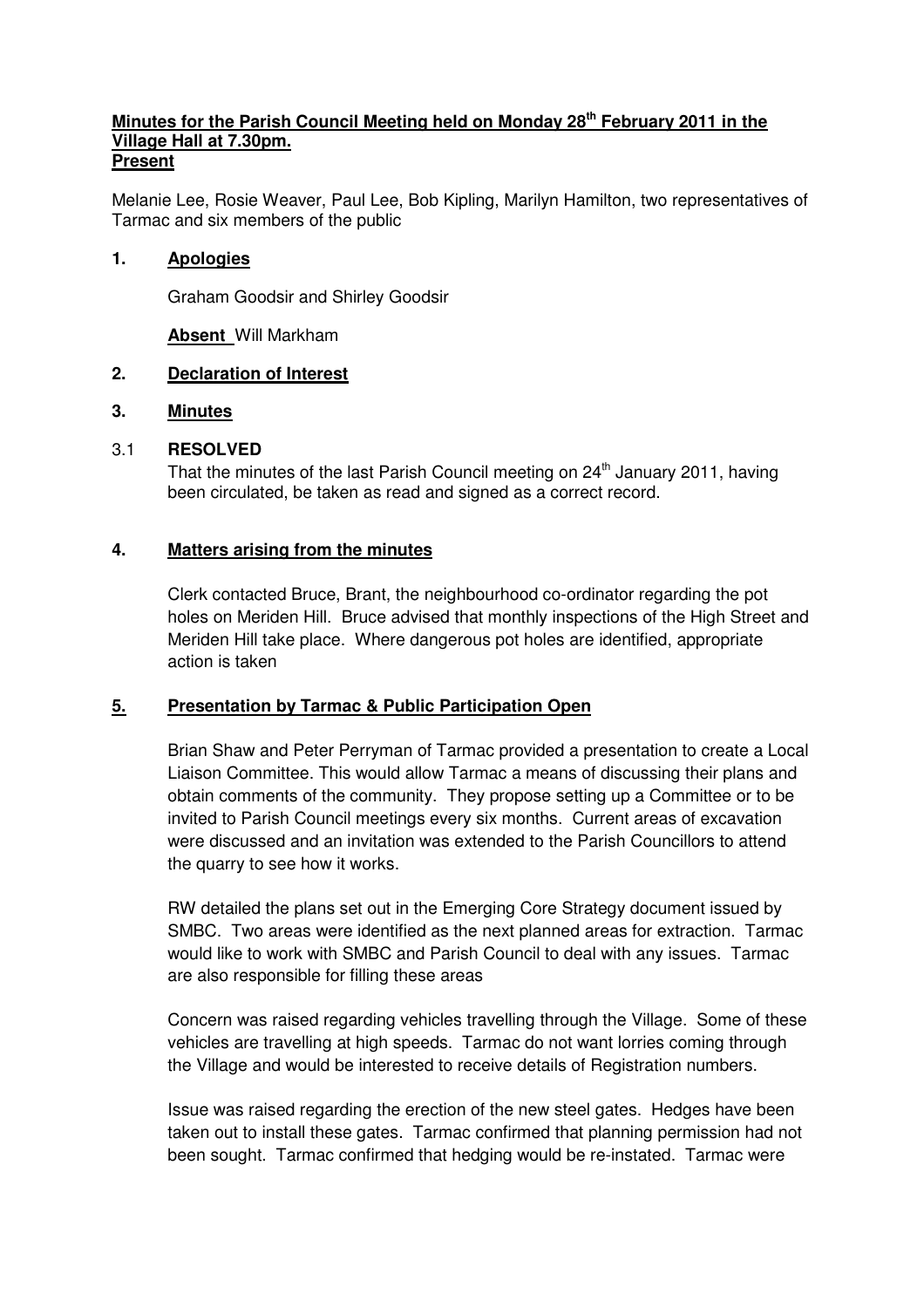advised of a particular vehicle exiting from these gates and causing a danger to a resident driving along.

Brian Shaw and Peter Perryman left

## **6. Public Participation**

 Public participation continued. Resident advised that they were not happy with the sign outside the new playing fields advertising DWH. Advised that this was part of the agreement. RW who had excused herself to thank Tarmac for their attendance returned and added that she had raised objections to the size and location of the hoarding

 Iain Roxburgh of Parish Plan Action Group advised that the Village Design Statement was ready to be sent out for consultation but funds are required to produce consultation leaflet.

 Resident required details of HS2 line. An update was provided regarding the Exhibition held at the Village Hall. Resident was concerned about MP's stance.

 A resident informed that litter along the Main Road was increasing usually after litter collection days. The high winds are causing litter left outside to be blown away. Clerk to notify neighbourhood co-ordinator.

 Resident advised of concern over the speed of vehicles travelling along Meriden Hill. Parish Council sympathised and understood frustration but due to lack of volunteers with Speedwatch programme the Parish Council cannot run speedwatch dates.

### **7. Correspondence and Communication**

7.1 Letter from Big Lottery Fund advising that the application for funding for the nature trail at Millisons Wood was unsuccessful. . However, the application has been forwarded to the main application section to be considered by them

7.2 Letter from Wright Hassall – confirming appointment to advise on warranties and enclosing client care letter

7.3 Letter from Severn Trent Water – Amended Water services Bill –

7.4 Letter from Severn Trent – VAT credits

7.5 Letter from Barclays confirming Mandate change – signatories have now been changed

### **8. Receive Reports**

- 8.1 Committee Member for Village Hall Management Committee no representative
- 8.2 School Governors for Parish Council no representative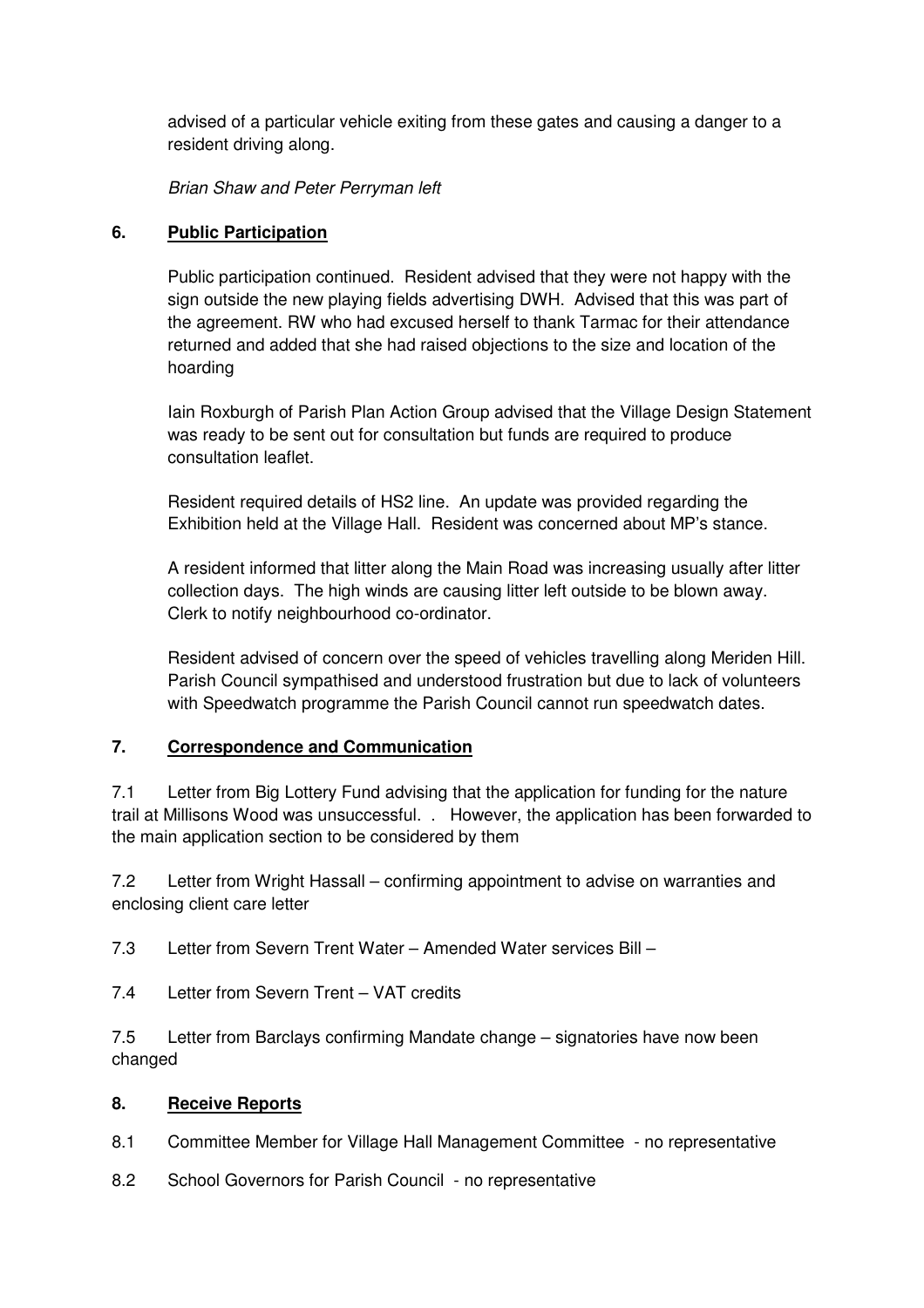- 8.3 Committee Member for War Memorial no representative
- 8.4 Pool item on agenda
- 8.5 Allotment Representative no report
- 8.6 Footpaths/Forum no report
- 8.7 Meriden Sands Working Group to meet with Tarmac
- 8.8 Conservation Committee nothing to report for Meriden
- 8.9 Local Strategic Partnership no report
- 8.10 Police Rural Assembly repeat of items previously on agenda
- 8.11 Solihull Area Committee no report
- 8.12 Tree Wardens no report

8.13 Parish Plan – Visual Design Statement to be sent out for consultation. Next meeting 14<sup>th</sup> April 2011

- 8.14 Community Surgery 3 people, Margaret Argyle chasing from previous week and issues regarding parking on Fillongley Road.
- 8.15 Joint Councillor Surgery next surgery  $16<sup>th</sup>$  March 2011
- 8.16 Community Speed Watch none held due to lack of volunteers
- 8.17 Fusion Football Sessions Wednesday evenings progressing well
- 8.18 Paul Jayes Football Academy Meriden Rovers Saturday Mornings progressing well

### **9. Village Matters**

9.1 **Precept –**Clerk confirmed that this had been submitted to SMBC

9.2 **Pool –** Clerk is awaiting to hear from neighbourhood co-ordinator with quotes for improvement works

9.3 **Playing Fields – Maxstoke Lane –** Clerk provided details of work undertaken to deal with flooding that occurred due to extreme weather – emergency repairs were instructed to stop a leak caused by burst pipes. Further burst pipes were replaced. Additionally electrical testing has been carried out as agreed – to approve invoices for payment

### **RESOLVED**

That the invoices for the electrical testing and emergency repairs are approved for payment

#### **Maxstoke Lane/Hampton Lane development –** Update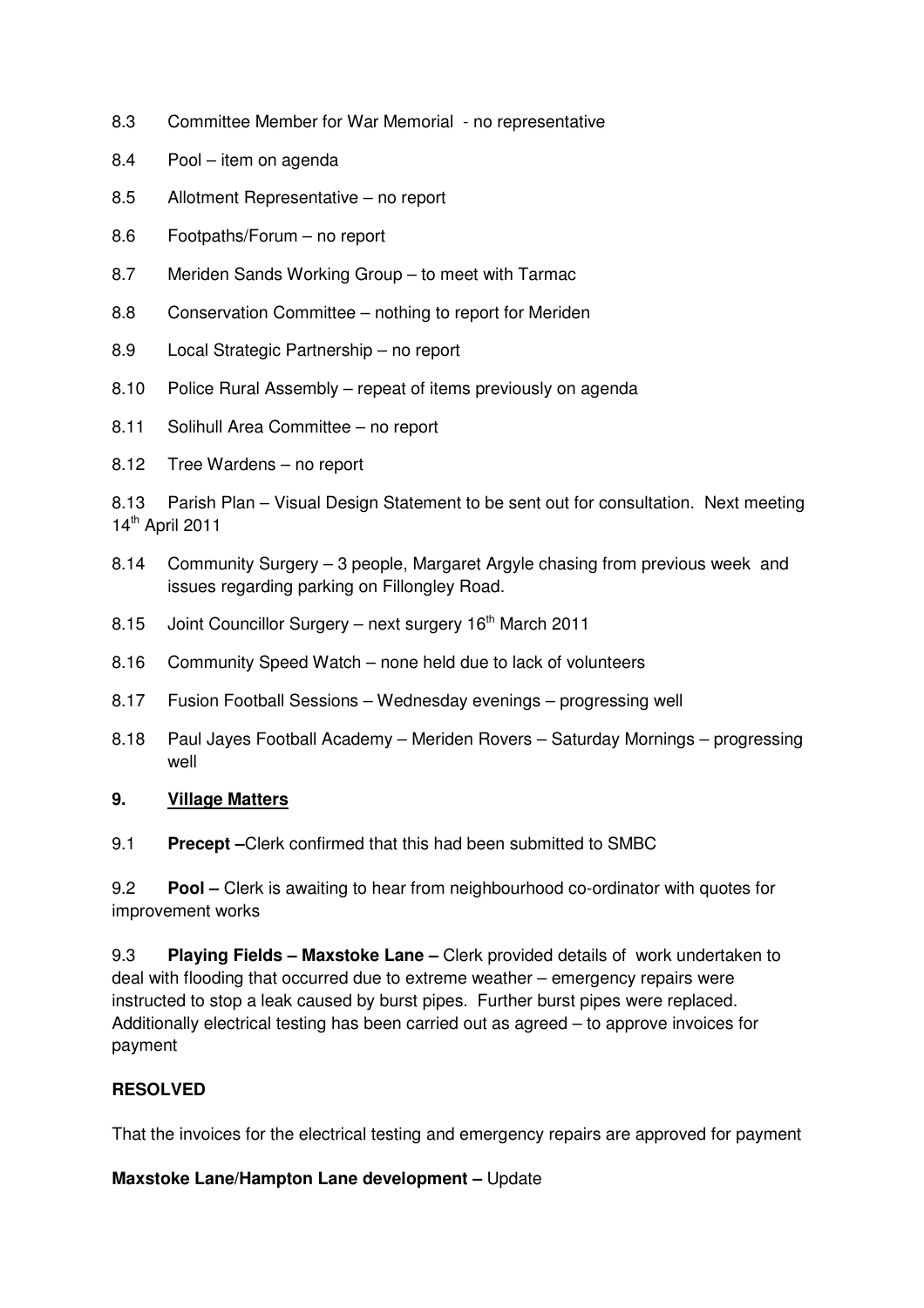9.4.1 Client care letter to be signed agreeing terms and conditions for the review of collateral warranties.

## **RESOLVED**

That the client care letter is signed

- 9.4.2 Finishes for Pavillion these were selected and were available to view
- 9.4.3 Display board to agree that a display board is produced to go up at the library showing the new playing fields

### **RESOLVED**

That a display board is produced for the library

- 9.4.4 Naming of playing fields RW had a meeting with Mrs Winkler of Meriden School. She will collect the suggested names for the competition. Suggestions by children not attending the school may be sent to the Clerk.
- 9.4.5 Signage above Hoarding Boards have been displayed by the Developer advertising the new homes.
- 9.5 **Road Hump and new zebra crossing in Meriden** Clerk is waiting for dates from Bruce Brant for meeting with Conservation Officer. Bob Kipling advised that he would like to be present. Also the parking area opposite The Green had a kerb at the end. This has been taken out by SMBC without notification to the Parish Council.

### **RESOLVED**

Parish Council to make a formal complaint to SMBC as to why the work was undertaken without prior notification.

9.6 **Eaves Green Lane** – Update – Advised that the Injunction had been extended to incorporate the agricultural yard. Inquiry begins on 22<sup>nd</sup> March. To be agreed that we can take on further paid work from our planning consultant Neil Pearce to work with Chair in preparing the final verbal statement at the Inquiry and for expenses of Chair/Councillor attending the Inquiry to be paid for any loss of earnings.

### **RESOLVED**

It is agreed that Neil Pearce is instructed to prepare the statement. Clerk to investigate position regarding loss of earnings by Chair for attendance at Inquiry.

9.7 **Public Conveniences –** Clerk to check with WALC regarding procedures for selection of contractor.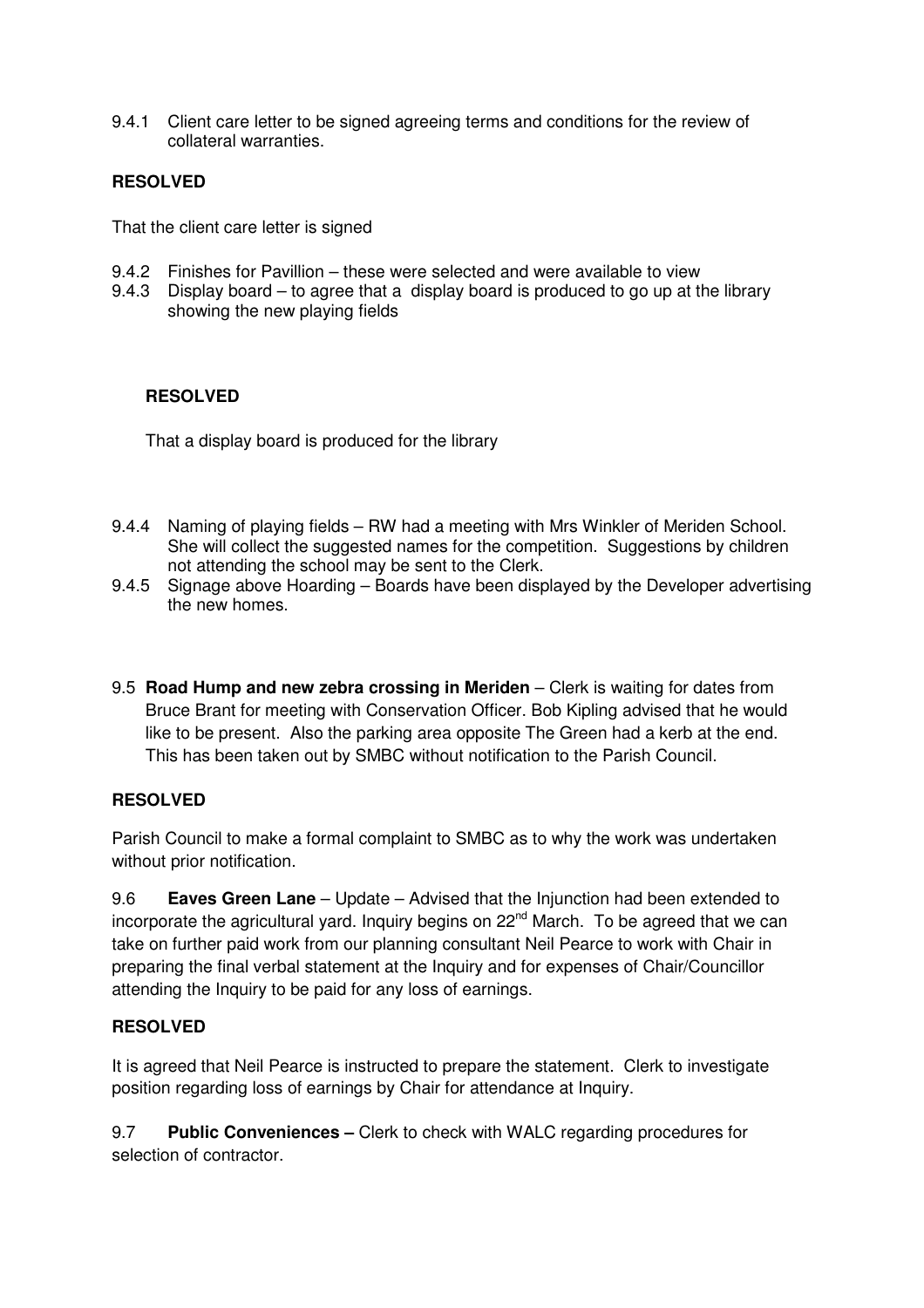9.8 **Laptop** –An engineer has inspected the laptop and carried out work to improve performance – Clerk had to pay for engineer at the time of the work being carried out. To agree reimbursement of monies paid by Clerk. Also to agree that the laptop is passed on to the Chair and for a monthly subscription for internet to be paid.

## **RESOLVED**

That the Clerk is reimbursed. That the laptop is passed to Chair and monthly internet subscription is paid by the Parish Council.

9.9 **HS2 –** To consider request by RW to prepare feature for Meriden Mag

## **RESOLVED**

That RW may prepare a feature for Meriden Mag.

9.10 **Meriden Heath Painting – Update –**We are looking to move the painting this week. The Painting will continue to be insured by the Parish Council.

9.11 **Consultations** – Fairer Contribution policy and Charges for Social Care Services. Proposals for making the system fairer for how we work out who pays what for their social care

Response to be submitted to SMBC by 29<sup>th</sup> March 2011.

### **RESOLVED**

That comments are submitted to RW who will provide a response on behalf of Parish Council

9.12 **Elections –** To consider whether we need to have a meet the councillor session to allow public to be aware of the role of a councillor. Also, confirmation that election applications must be sent to SMBC not the Clerk. It was agreed that the Councillor surgery on 16<sup>th</sup> March may be utilised to meet interested candidates.

9.13 **Meeting dates** – May meeting also falls on Bank Holiday – suggested alternative date is Wednesday 25<sup>th</sup> May 2011

### **RESOLVED**

The meeting date is changed to Wednesday 25<sup>th</sup> May 2011

### 9.14 **Parking on The Green** – Draft letter to be agreed

### **RESOLVED**

Agreed to place this action on hold at present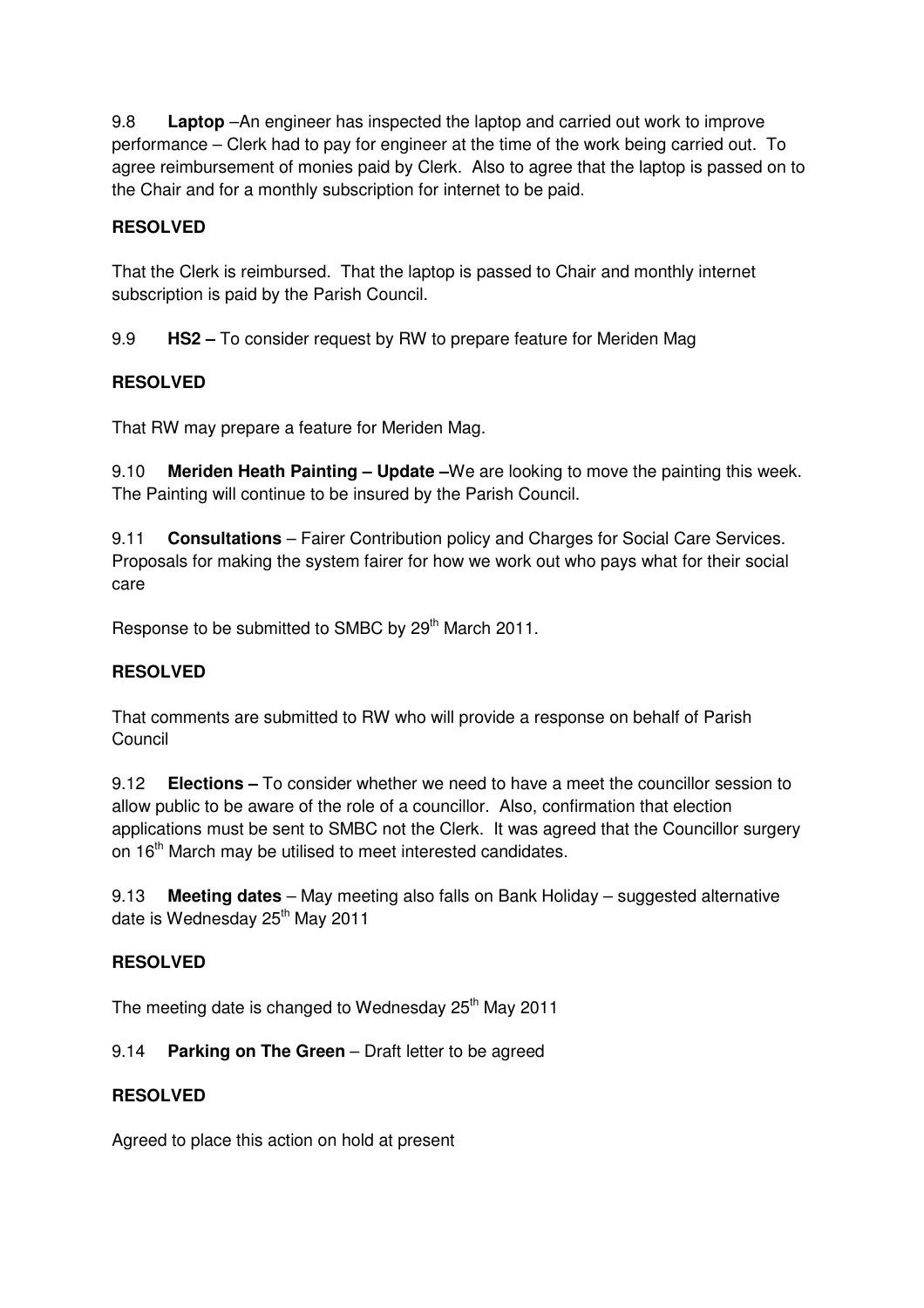9.15 **Chris Fryer – Service to the Community –** Service to the Community by Chris Fryer was acknowledged

9.16 **Financial Report –** This was provided by the Clerk and bank reconciliation produced.

**9.17 Showell Lane Bridge –** This is an update following a telephone conversation with Darren Lowe of SMBC. It is hoped that works will be completed by  $31<sup>st</sup>$  March 2011. This is all dependent on various factors, the weather being one and we shall be kept up to date.

# **9. Planning Matters**

9.1 **Premises Licence Variation – Meriden Lateshop, 2 The Green, Meriden CV7 7LN –** To vary the sale of alcohol, for consumption off the premises, for Monday – Sunday 6am – 11pm

Comments - The Parish Council objects to this application on the following grounds:-

- Increased noise and traffic
- Parking is an issue and longer opening hours will add to the problem
- There will be increased deliveries causing nuisance to residents nearby
- Increased vulnerability as the premises have been subject to burglaries when open frequently and this would create a risk to public and lead to an increase in crime
- There are already two other shops in Meriden selling alcohol

9.2 **2011/121 Land at Maxstoke Lane, Meriden** – 5 additional dwellings (plots 83- 87), substitution of house types on plots 10,11 & 45 and relocation of foul water pumping station

Comments - Object on the grounds that this would be an inappropriate development of the Green Belt. It is understood that there is a red line boundary around the site which is the boundary of the site. The Parish Council objects to any development outside the boundary line. An additional five dwellings will exacerbate the traffic issues which have not been fully addressed

9.3 **2011/250 Land at Becks lane, Meriden –** Extend time limit on approved planning application 2008/261 (redevelopment of scrapyard to provide 4No. dwellings and alterations to existing access**)** 

Comments- Object to extension. Inappropriate development of Green Belt. Over intensification, Traffic increase concerns. This will exacerbate the traffic issues which have not been fully addressed.

# **10. Accounts & Governance**

# **RESOLVED**

That the accounts are approved for payment.